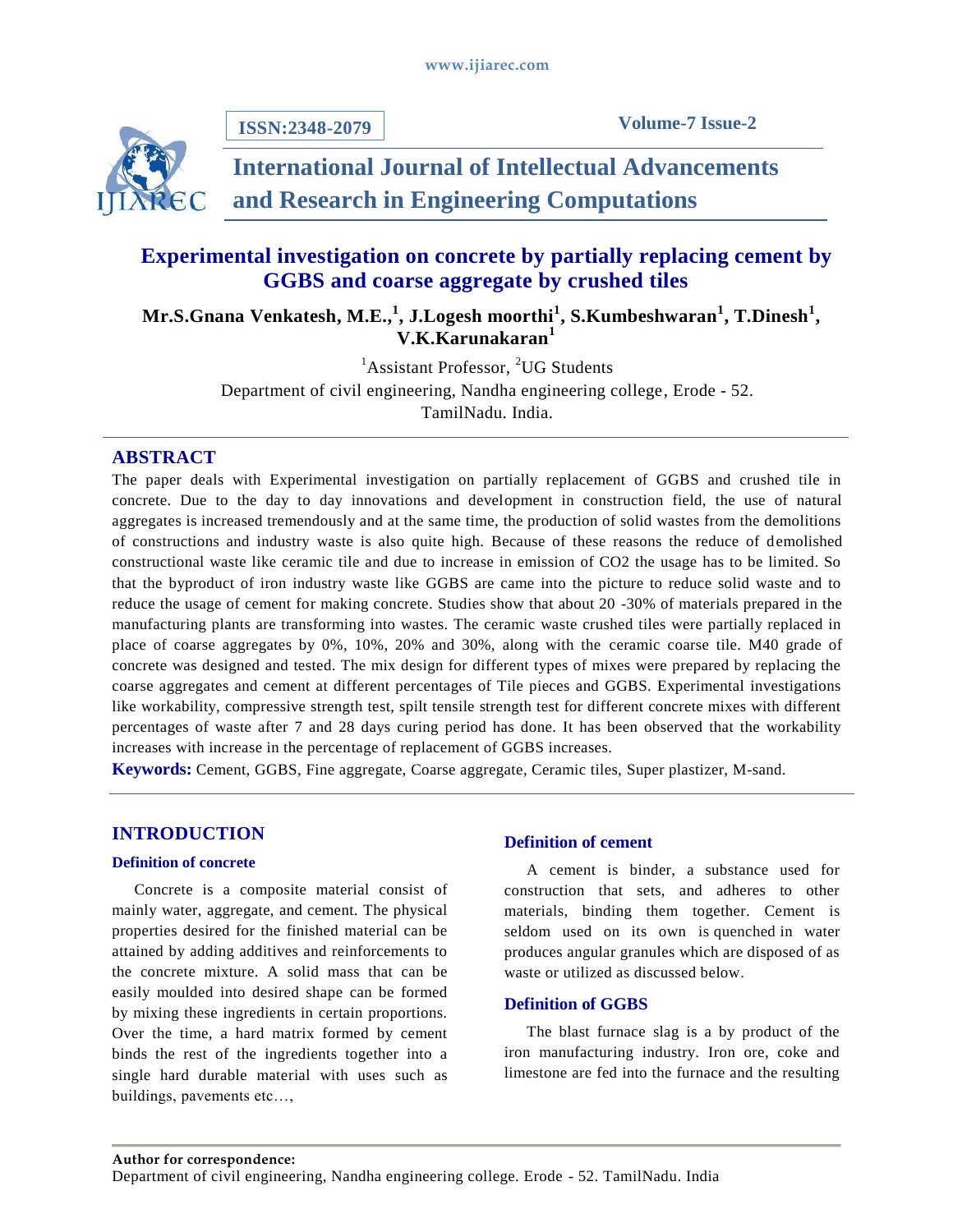molten slag floats above the molten iron at a temperature of about 1500c to 1600c.

#### **Definition of ceramic tiles**

A tile made from clay that has been permanently hardened by heat, often having a decorative glaze.

# **MATERIAL**

1) Cement

- 2) Coarse aggregate
- 3) Fine aggregate
- 4) Ceramic tiles
- 5) GGBS f) Water

#### **Cement**

Ordinary Portland Cement of 53-grade was used as it satisfied the requirements of IS: 12269- 1987 and results have been tabulated in table**.**

| <b>Table.1 Properties of cement</b> |             |  |
|-------------------------------------|-------------|--|
| <b>Properties of cement</b>         |             |  |
| Specific gravity                    | 3.15        |  |
| Consistency                         | 32%         |  |
| Initial Setting Time                | 60 minute   |  |
| Final Setting Time                  | 300 minutes |  |

#### **Coarse Aggregate**

Coarse aggregate shall comply with the requirement of IS 383 as for as possible crushed Aggregate shall be used for ensuring adequate durability. The aggregate used for concrete the nominal maxi size of coarse aggregate used in Production of shall be 20 mm.

#### **Fine aggregate**

Fine aggregate shall conform to requirement of IS 383 for river sand

| Table .2 Types of Aggregate |                           |      |  |
|-----------------------------|---------------------------|------|--|
| Test                        | <b>Types of Aggregate</b> |      |  |
|                             | Coarse                    | Fine |  |
| Specific Gravity            | 2.78                      | 2.60 |  |
| <b>Water Absorption</b>     | $0.5\%$                   | 3.5% |  |
| Fineness modulus            | 8 01                      | 3.14 |  |

## **Ceramic tiles**

Ceramic tile is very hard with low porosity Generally used for covering roofs, walls, showers or other objects specific gravity.

#### **GGBS**

GGBS is a by product of iron industry, consists silicate and alumina silicate of calcium and other bases. It is a nonmetallic product and its constitution helps in pozzolanic reaction in concrete.

#### **Water**

The water used for mixing concrete mix should be potable drinking water.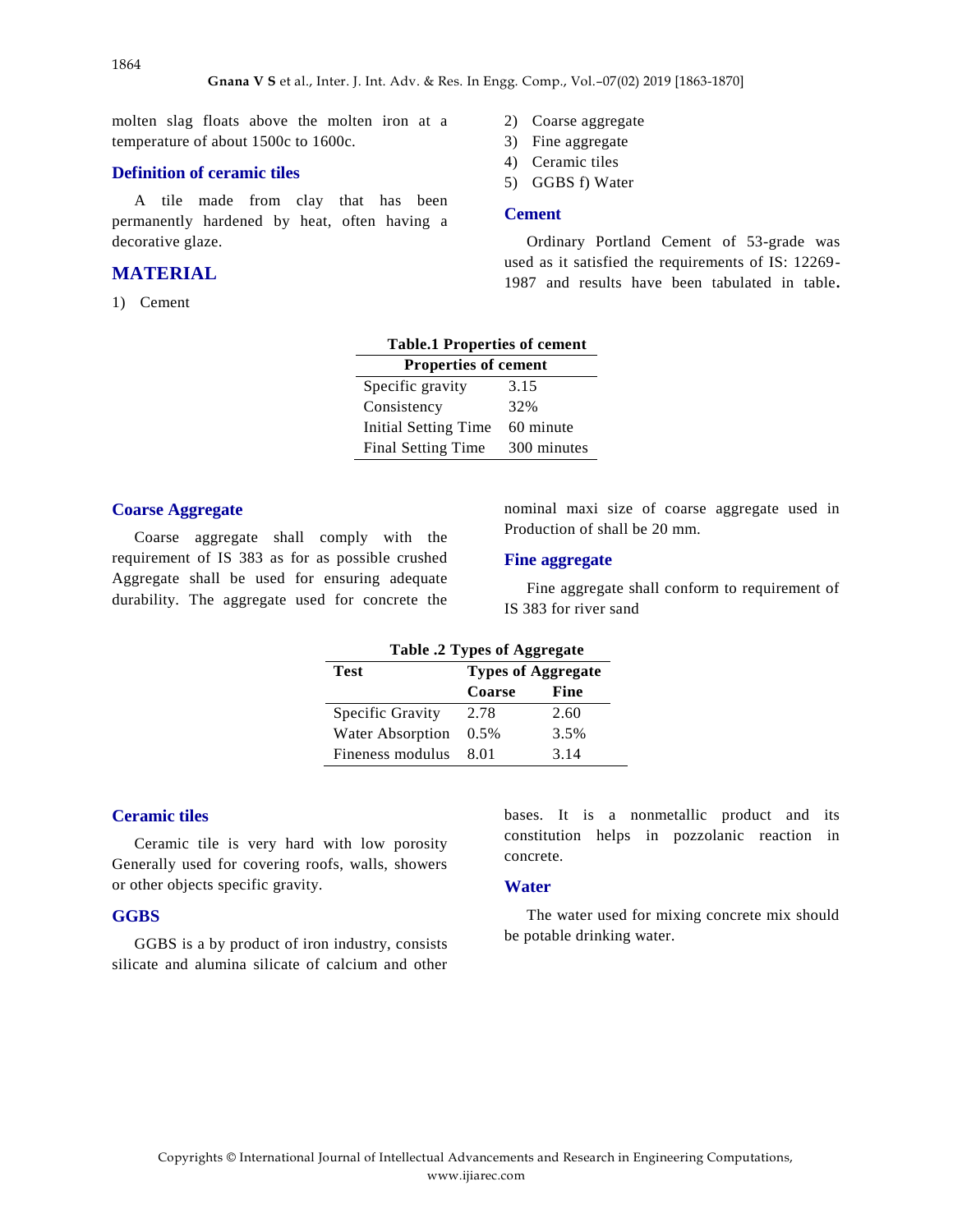| Table .3                                              |                       |  |  |
|-------------------------------------------------------|-----------------------|--|--|
| As per design M40 Grade Material Requirement for 1 M3 |                       |  |  |
| <b>Material</b>                                       | <b>Quantity in kg</b> |  |  |
| Cement                                                | 50                    |  |  |
| Sand                                                  | 400                   |  |  |
| Aggregate                                             | 650                   |  |  |
| Water                                                 | 30 litre              |  |  |
| Tiles                                                 | 20                    |  |  |
| <b>GGBS</b>                                           | 20                    |  |  |
| Super plastizer                                       | $250 \text{ ml}$      |  |  |

# **DESIGN MIX**

The considering recommendations, design mix M40 grade concrete was prepared by partially replacement of cement and coarse aggregate with four percentages of GGBS and Broken tiles (10%,20%,30%,40%). The mix proportion for M40 grade of concrete is carried out using the Indian standard code 10262:2009. For which the water cement ratio is kept as the least value of 0.40 for the slump value is assumed as 100mm, the fine aggregate of Zone II, coarse aggregate of 20mm size and below.

- $\triangleright$  Cement = 350 Kg/m3
- $\triangleright$  Water = 140 liter
- $\triangleright$  Fine Aggregate = 696.384 Kg/m3
- $\geq$  Coarse Aggregate = 1238.16 Kg/m3
- Admixture = 2% of Super plasticizer
- Ceraplast 300
- The proportion for the mix is **1:1.98:3.53:0.40**

# **EXPERIMENTAL RESULTS**

The strength test that are considered for are Compressive strength, split tensile and the flexural strength test.

| Table .4<br>Compressive strength of cubes N/mm <sup>2</sup> |      |                 |       |
|-------------------------------------------------------------|------|-----------------|-------|
|                                                             |      |                 |       |
|                                                             | GGBS | <b>Of Tiles</b> |       |
| Convertional -                                              |      |                 | 24.15 |
| Trail 1                                                     | 10%  | 0%              | 11.11 |
|                                                             |      | 10%             | 13.77 |
|                                                             |      | 20%             | 15.55 |
|                                                             |      | 30%             | 15.11 |
| Trail 2                                                     | 20%  | $0\%$           | 15.90 |
|                                                             |      | 10%             | 16.44 |
|                                                             |      | 20%             | 19.55 |
|                                                             |      | 30%             | 20.11 |
| Trail 3                                                     | 30%  | $0\%$           | 21.05 |
|                                                             |      | 10%             | 23.80 |
|                                                             |      | 20%             | 27.11 |
|                                                             |      | 30%             | 27.65 |

#### **Compressive Strength Test**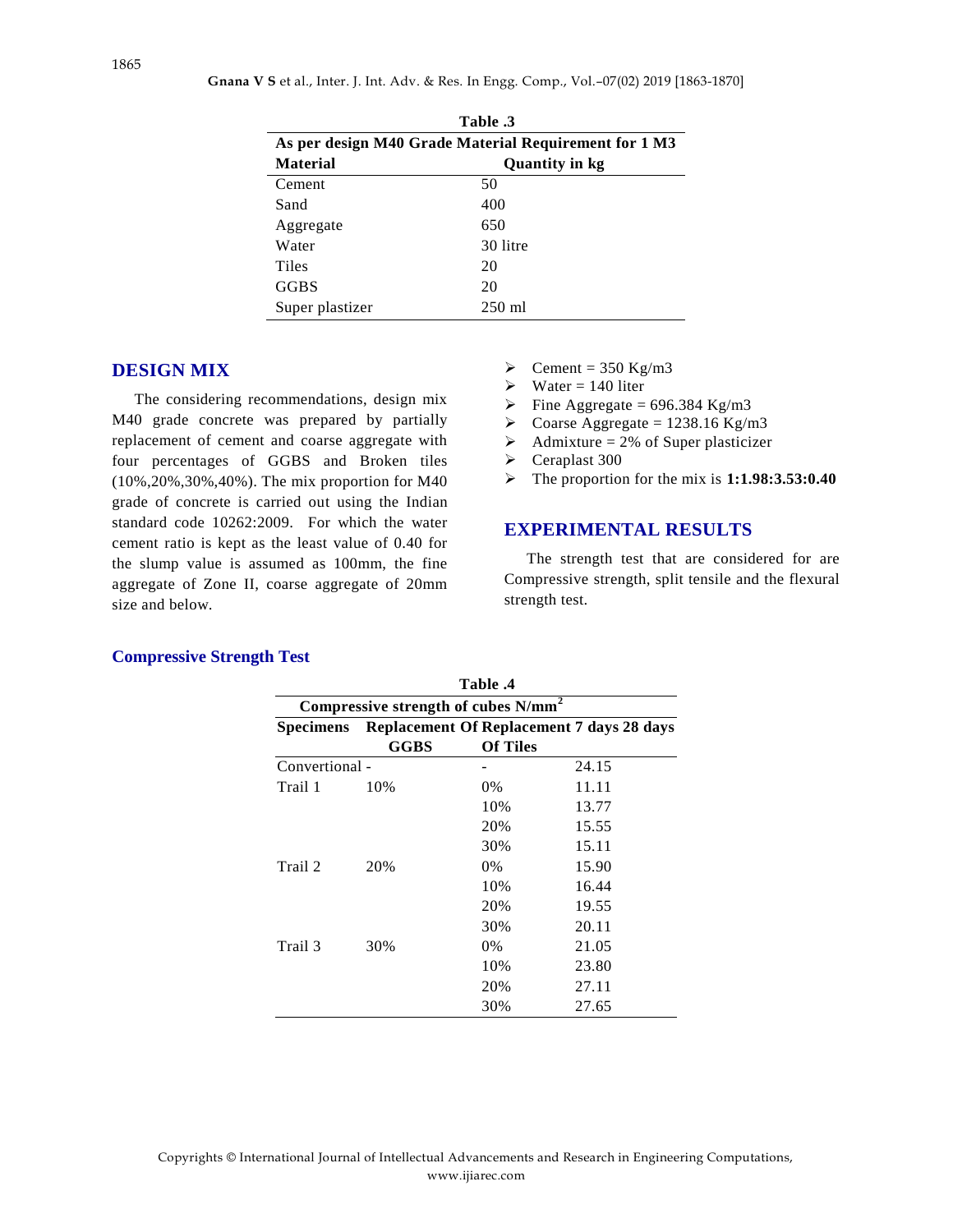









### **Graph 3 Compressive strength for trail 3**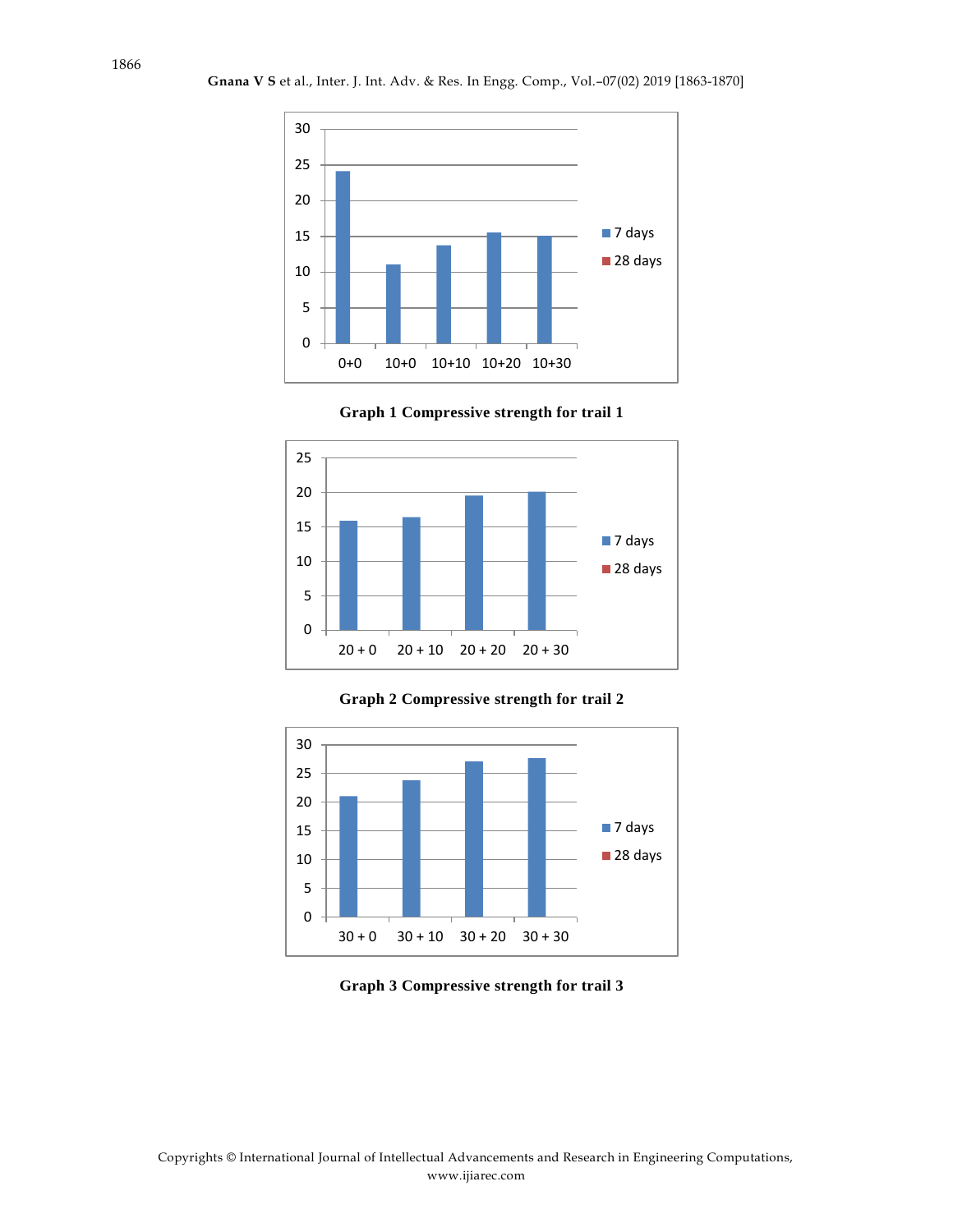| <b>Table.5 Split Tensile Test</b><br>Split tensile test N/mm <sup>2</sup> |         |                 |      |
|---------------------------------------------------------------------------|---------|-----------------|------|
|                                                                           |         |                 |      |
|                                                                           | Of GGBS | <b>Of Tiles</b> |      |
| Convertional                                                              |         |                 | 2.5  |
| Trail 1                                                                   | 10%     | 0%              | 0.98 |
|                                                                           |         | 10%             | 1.06 |
|                                                                           |         | 20%             | 1.43 |
|                                                                           |         | 30%             | 1.53 |
| Trail 2                                                                   | 20%     | $0\%$           | 1.68 |
|                                                                           |         | 10%             | 1.98 |
|                                                                           |         | 20%             | 0.84 |
|                                                                           |         | 30%             | 1.15 |
| Trail 3                                                                   | 30%     | $0\%$           | 1.90 |
|                                                                           |         | 10%             | 2.17 |
|                                                                           |         | 20%             | 2.40 |
|                                                                           |         | 30%             | 2.71 |







**Graph 5 split tensile test trail 2**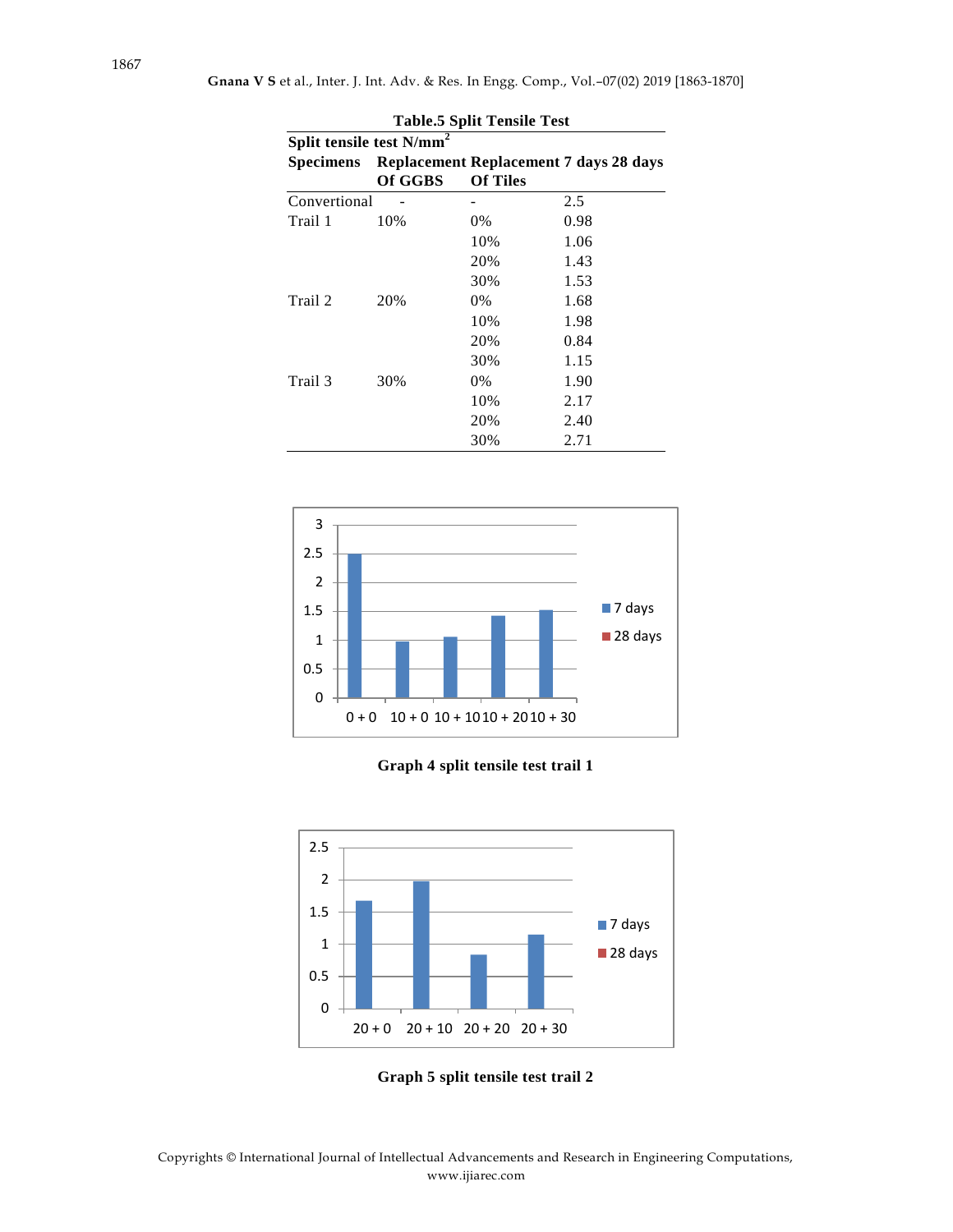

### **Graph 6 split tensile test trail 3**

| <b>Table.6 Flexural strength</b> |                                                  |                 |      |  |
|----------------------------------|--------------------------------------------------|-----------------|------|--|
| Flexural strength $N/mm^2$       |                                                  |                 |      |  |
|                                  | Specimens Replacement Replacement 7 days 28 days |                 |      |  |
|                                  | Of GGBS                                          | <b>Of Tiles</b> |      |  |
| Convertional                     |                                                  |                 | 2.1  |  |
| Trail 1                          | 10%                                              | $0\%$           | 0.65 |  |
|                                  |                                                  | 10%             | 0.45 |  |
|                                  |                                                  | 20%             | 0.48 |  |
|                                  |                                                  | 30%             | 0.5  |  |
| Trail 2                          | 20%                                              | $0\%$           | 0.6  |  |
|                                  |                                                  | 10%             | 1.25 |  |
|                                  |                                                  | 20%             | 1.4  |  |
|                                  |                                                  | 30%             | 2    |  |
| Trail 3                          | 30%                                              | $0\%$           | 2.05 |  |
|                                  |                                                  | 10%             | 2.14 |  |
|                                  |                                                  | 20%             | 2.25 |  |
|                                  |                                                  | 30%             | 2.4  |  |



**Graph 7 Flexural Strength test trail 1**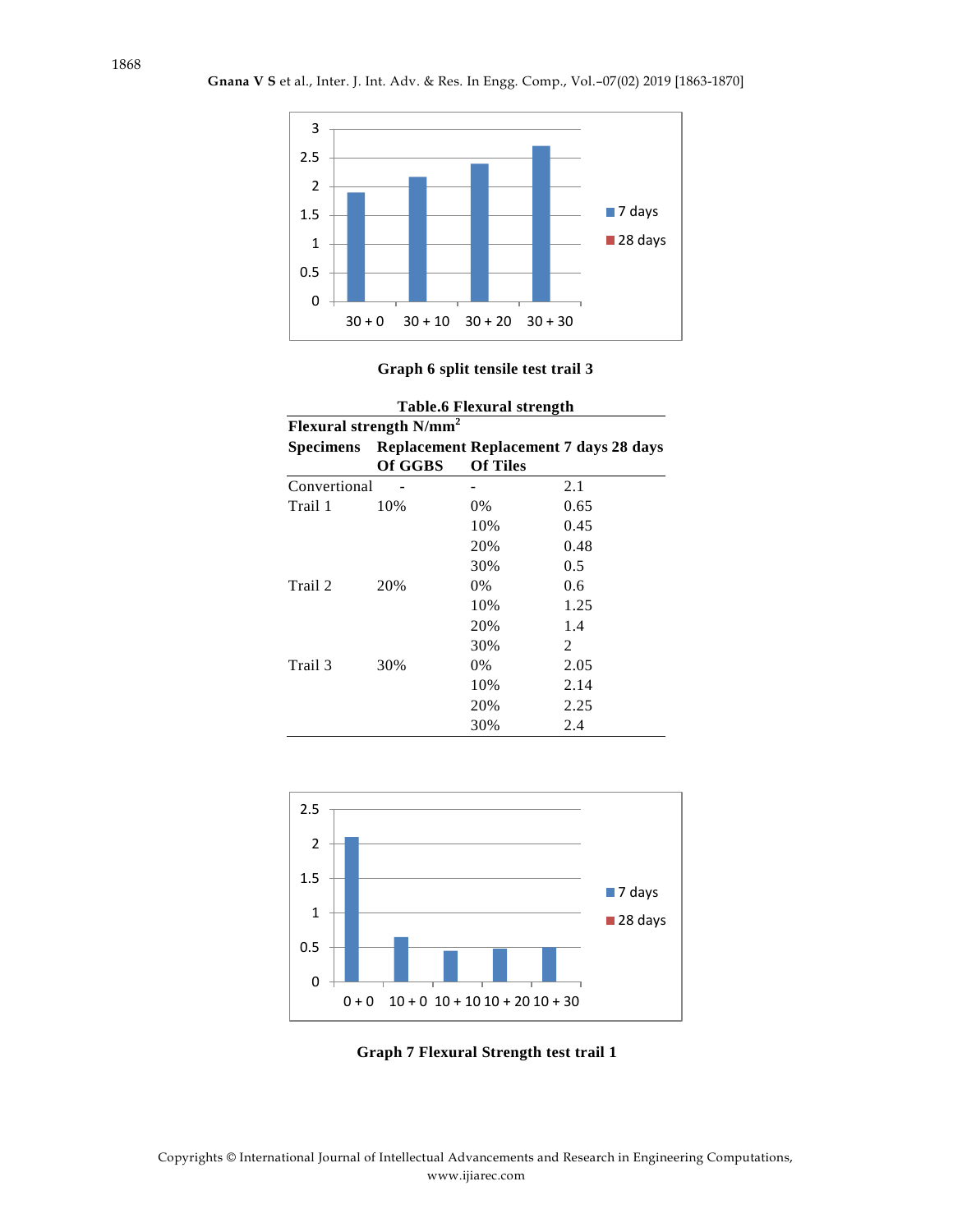**Gnana V S** et al., Inter. J. Int. Adv. & Res. In Engg. Comp., Vol.–07(02) 2019 [1863-1870]









# **CONCLUSION**

Based on experimental investigations of compressive strength, Water absorption, Durability and of solid concrete blocks cast with different proportion GGBS.

- Results show that optimum GGBS and Ceramic Waste replacement for higher compressive strength is 20% and 30% respectively at 28 days compare to the standard solid concrete blocks.
- $\triangleright$  For replacement of GGBS with cement when increasing the percentage of the GGBS and in solid concrete blocks water absorption solid concrete blocks gives negligible change.
- Ceramic Waste absorbs less water compare to the Cement and also effect of heat of Hydration Decrease.
- With increasing the percentage of GGBS and Ceramic waste in solids concrete blocks are decreasing the total cost per block.

# **REFERENCE**

- [1]. Durai S. Asst Divisional Engineer, Highway Department, Nammakal, Tamilnadu india, Remya M post Graduate student, Department of civil Engineering, Sri Krishna college of Technology, Coimbatore, India."Experimental Investigation on Concrete By Partially Replacing Cement By GGBS And Coarse Aggregate By Crushed Tiles.
- [2]. Tamilarasan V.S, "concrete with GGBS as a material for cement with super plasticizer", International journal of advanced research in engineering and technology 3(2), 2012, 11